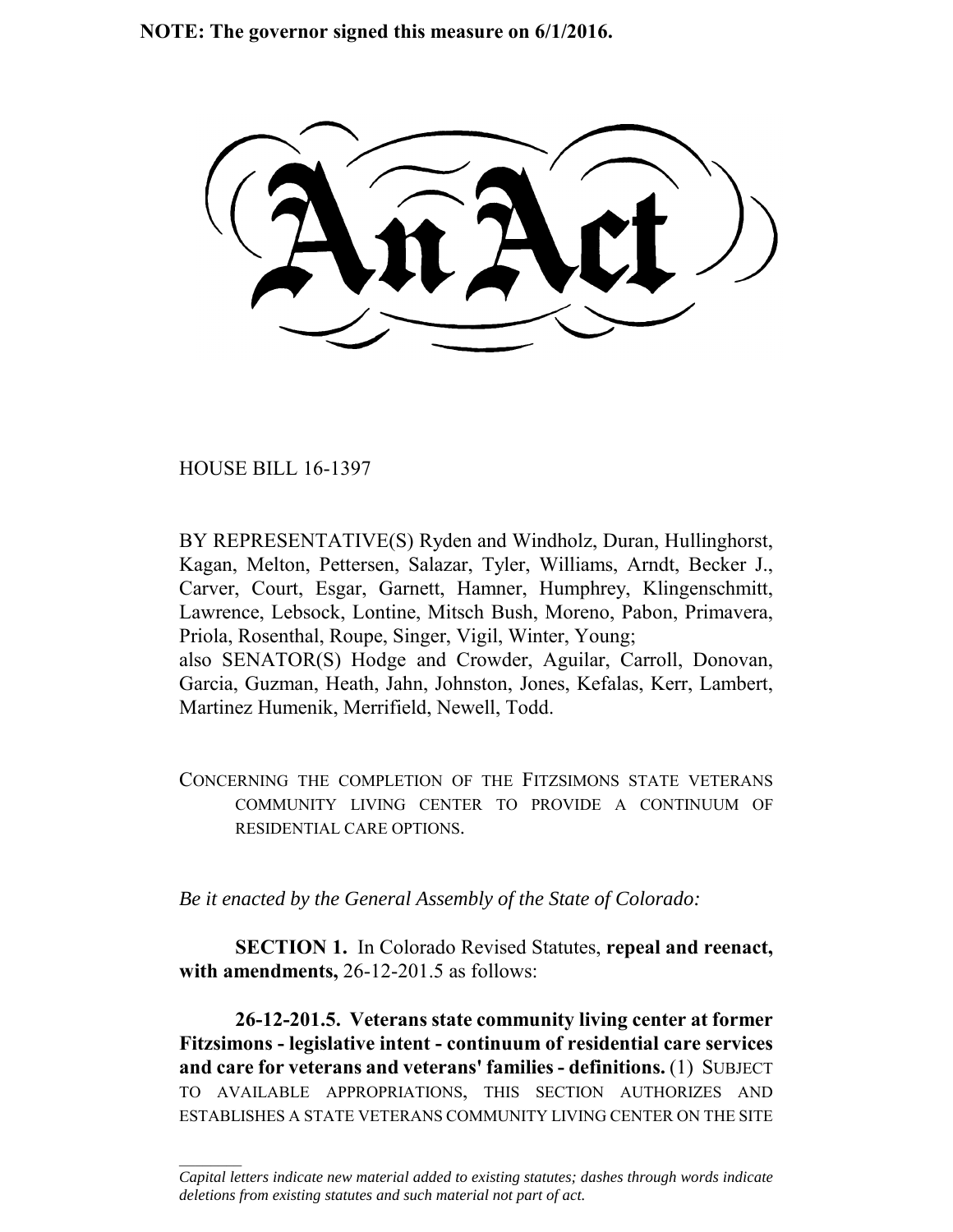OF THE FORMER FITZSIMONS ARMY MEDICAL CENTER. IT IS THE INTENT OF THE GENERAL ASSEMBLY THAT THE PROPERTY ON THE SITE OF THE FORMER FITZSIMONS ARMY MEDICAL CENTER IS FOR THE EXCLUSIVE USE OF VETERANS AND QUALIFYING FAMILY MEMBERS OF VETERANS. IT IS THE FURTHER INTENT OF THE GENERAL ASSEMBLY THAT ANY CONSTRUCTION ON THE PROPERTY ON THE SITE OF THE FORMER FITZSIMONS ARMY MEDICAL CENTER AFTER JANUARY 1, 2016, MUST BE COMPLETED CONSISTENT WITH THE ORIGINAL INTENT IN THE LANGUAGE OF THE 1999 MEMORANDUM OF AGREEMENT BETWEEN THE FITZSIMONS REDEVELOPMENT AUTHORITY, THE CITY OF AURORA, AND THE STATE DEPARTMENT.

(2) THE COMPLETION OF THE FITZSIMONS PROJECT PURSUANT TO THIS SECTION, AFTER JANUARY 1, 2016, IS NOT SUBJECT TO THE AVERAGE OCCUPANCY REQUIREMENTS OF SECTION 26-12-111 (4) FOR NEW CONSTRUCTION.

(3) THE STATE DEPARTMENT SHALL WORK TO EXPEDITIOUSLY DEVELOP THE VACANT PARCELS OF LAND TO THE NORTH AND SOUTH OF THE FITZSIMONS VETERANS COMMUNITY LIVING CENTER EXISTING AS OF JANUARY 1, 2016. THE VACANT PARCELS OF LAND MUST BE USED TO CONSTRUCT AND OPERATE FACILITIES THAT WILL PROVIDE A CONTINUUM OF RESIDENTIAL CARE OPTIONS EXCLUSIVELY FOR VETERANS OR QUALIFYING FAMILY MEMBERS OF VETERANS. THE CONTINUUM OF RESIDENTIAL CARE OPTIONS MAY INCLUDE, BUT NEED NOT BE LIMITED TO, DOMICILIARY AND ASSISTED LIVING, TRANSITIONAL HOUSING, PERMANENT SUPPORTIVE HOUSING, AND ANY SUCH OTHER RESIDENTIAL AND SUPPORTIVE SERVICES AS ARE NEEDED OR BENEFICIAL.

(4) THE STATE DEPARTMENT SHALL SEEK INPUT, AS APPROPRIATE, FROM THE BOARD OF COMMISSIONERS OF VETERANS COMMUNITY LIVING CENTERS CREATED PURSUANT TO SECTION 26-12-402, THE STATE BOARD OF VETERANS AFFAIRS, AND A STATEWIDE COALITION OF VETERANS ORGANIZATIONS.

(5) THE STATE DEPARTMENT SHALL ENSURE, THROUGH CONTRACTUAL OR OTHER MEANS, THAT THE PROPERTY CONTINUES IN PERPETUITY TO BE OPERATED EXCLUSIVELY FOR VETERANS AND QUALIFYING FAMILY MEMBERS OF VETERANS.

(6) THE STATE DEPARTMENT SHALL INCLUDE PROGRESS UPDATES ON

## PAGE 2-HOUSE BILL 16-1397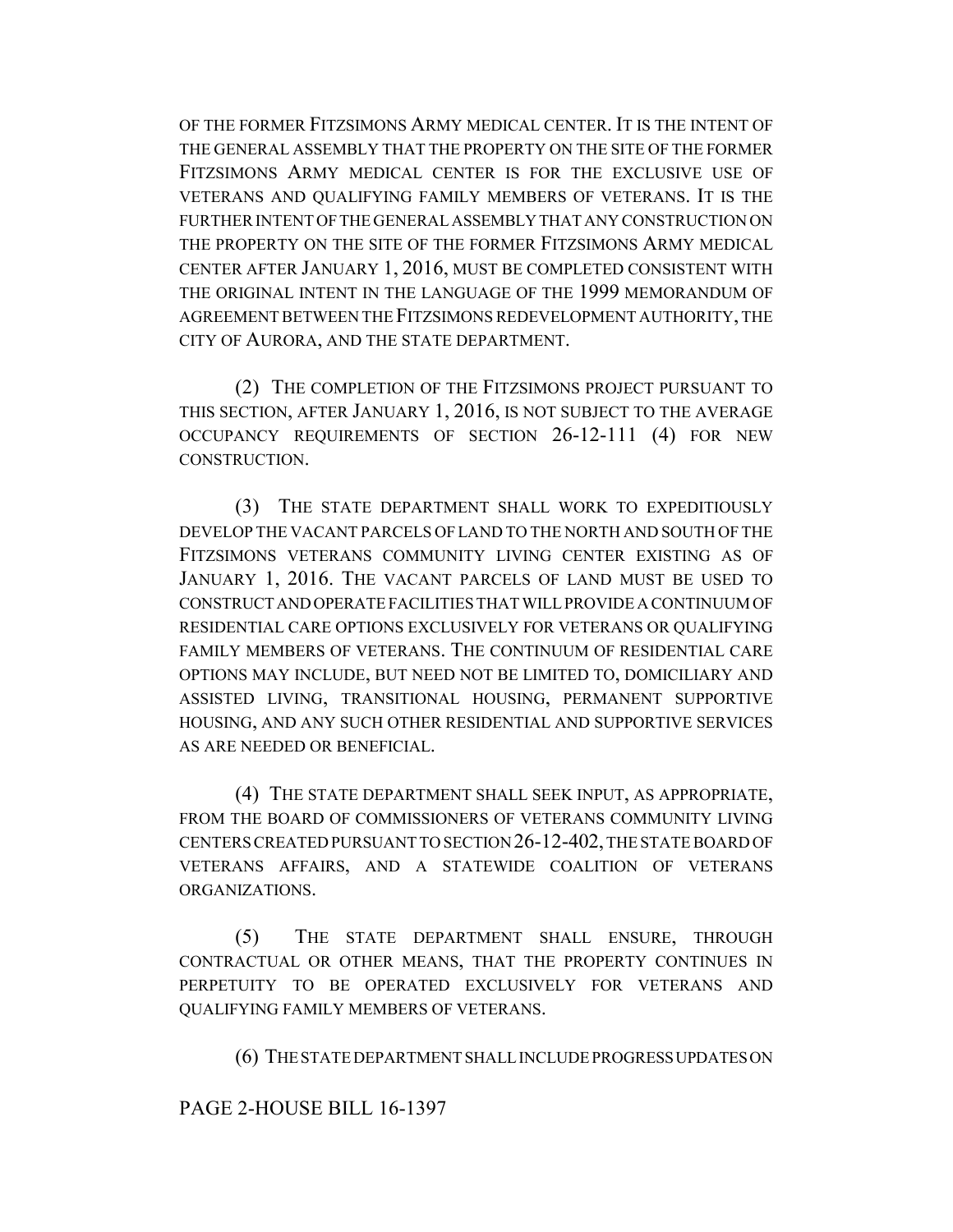THE FITZSIMONS PROJECT IN ITS ANNUAL REPORT AND SHALL PROVIDE QUARTERLY PROGRESS UPDATES TO THE MEMBERS OF THE STATE, VETERANS, AND MILITARY AFFAIRS COMMITTEES OF THE HOUSE OF REPRESENTATIVES AND THE SENATE, OR ANY SUCCESSOR COMMITTEES, ON OR BEFORE SEPTEMBER 30, 2016; DECEMBER 31, 2016; MARCH 31, 2017; AND JUNE 30, 2017.

(7) AS USED IN THIS SECTION, UNLESS THE CONTEXT OTHERWISE REQUIRES:

(a) "QUALIFYING FAMILY MEMBER OF A VETERAN" MEANS A FAMILY MEMBER OF A VETERAN WHO QUALIFIES FOR SERVICES PURSUANT TO THE REQUIREMENTS ESTABLISHED BY THE FEDERAL VETERANS ADMINISTRATION.

(b) "VETERAN" MEANS A PERSON WHO SERVED IN THE ACTIVE MILITARY, NAVAL, OR AIR SERVICE OF THE UNITED STATES AND WHO WAS DISCHARGED OR RELEASED THEREFROM UNDER CONDITIONS OTHER THAN DISHONORABLE, IN ACCORDANCE WITH U.S.C. TITLE 38, AS AMENDED.

**SECTION 2.** In Colorado Revised Statutes, 26-12-402, **amend** (2) (a) as follows:

**26-12-402. Board of commissioners of veterans community living centers - creation - powers and duties.** (2) The functions of the board of commissioners are to:

(a) Advise the office, and the veterans centers, AND VETERANS COMMUNITY LIVING CENTERS located in Homelake, Florence, Rifle, Aurora, and Walsenburg, Colorado, INCLUDING THE COMPLETION OF THE FITZSIMONS VETERANS COMMUNITY LIVING CENTER IN AURORA;

**SECTION 3.** In Colorado Revised Statutes, 26-12-201, **amend** (2) (b) as follows:

**26-12-201. Veterans community living centers authorized.** (2) (b) Veterans centers must be located at or near the city of Florence, at or near the city of Walsenburg, at or near the city of Rifle, AT OR NEAR THE CITY OF AURORA, and in Homelake.

**SECTION 4. Safety clause.** The general assembly hereby finds,

PAGE 3-HOUSE BILL 16-1397